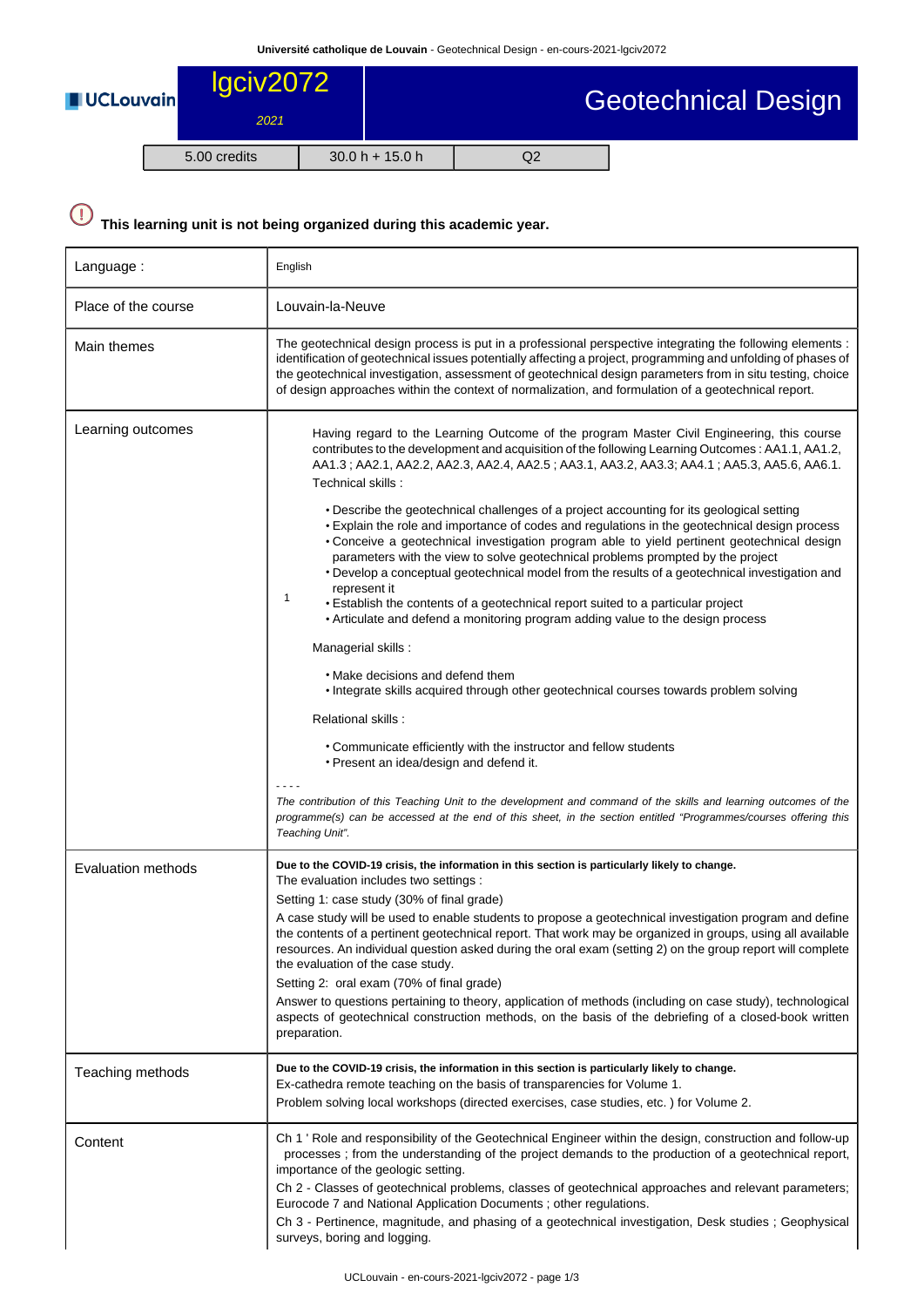**Université catholique de Louvain** - Geotechnical Design - en-cours-2021-lgciv2072

|                             | Ch 4 The pressuremeter test : execution, interpretation of results, and application to geotechnical problem<br>solving; Execution and interpretation of in situ tests: SPT, DPT, VST and DMT.<br>Ch 5 'Correlations between the results of laboratory and in situ tests; good practice parameters.<br>Ch 6 ' Emergence of a conceptual geotechnical model from results of the geotechnical reconnaissance.<br>Ch 7 ' Contents and use of a geotechnical report.<br>Ch 8 - Control of geotechnical construction processes and elements, monitoring and follow-up of built<br>projects. |  |  |  |  |  |
|-----------------------------|---------------------------------------------------------------------------------------------------------------------------------------------------------------------------------------------------------------------------------------------------------------------------------------------------------------------------------------------------------------------------------------------------------------------------------------------------------------------------------------------------------------------------------------------------------------------------------------|--|--|--|--|--|
| Inline resources            | Available on Moodle: Lecture slides, reading material.                                                                                                                                                                                                                                                                                                                                                                                                                                                                                                                                |  |  |  |  |  |
| Bibliography                | • Transparents et notes postés sur plateforme Moodle / Transparencies and lecture notes posted on Moodle<br>platform                                                                                                                                                                                                                                                                                                                                                                                                                                                                  |  |  |  |  |  |
|                             | Documents listés sur plateforme Moodle<br>Documents list posted on Moodle platform                                                                                                                                                                                                                                                                                                                                                                                                                                                                                                    |  |  |  |  |  |
| Other infos                 | One or more invited lectures will be delivered by experts from the geotechnical profession.                                                                                                                                                                                                                                                                                                                                                                                                                                                                                           |  |  |  |  |  |
| Faculty or entity in charge | GC                                                                                                                                                                                                                                                                                                                                                                                                                                                                                                                                                                                    |  |  |  |  |  |